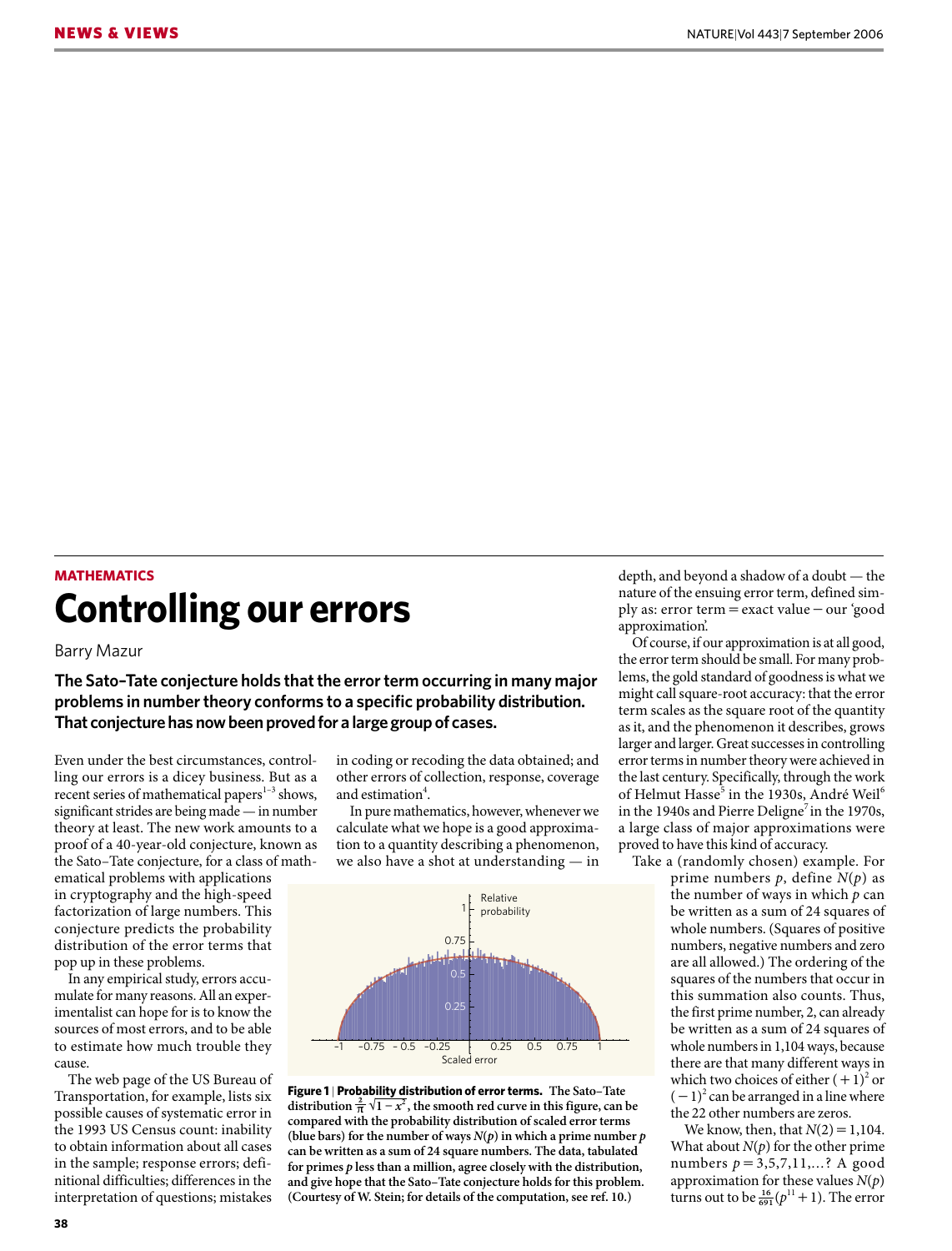term on this approximation, defined as

$$
\text{Error}(p) = N(p) - \frac{16}{691}(p^{11} + 1),
$$

has been proven to be square-root small<sup>7</sup>. As a matter of fact,  $Error(p)$  is no larger in absolute value than  $\frac{66304}{691}$   $\sqrt{p^{11}}$ .

This type of precision in obtaining 'good approximations' to difficult mathematical problems and estimating their error has led mathematicians to consider the next, but significantly deeper, tier of questions: determining the probability distribution of those error terms whose magnitudes have been shown to be square-root small.

For example, in the problem described above, let us rescale our error terms by their proven maximum order of magnitude, and ask for the probability distribution of the numbers

$$
\frac{\text{Error}(p)}{66304/691\sqrt{p^{11}}} = \frac{N(p) - \frac{16}{691}(p^{11} + 1)}{66304/691\sqrt{p^{11}}}
$$

as *p* ranges through the primes. These numbers all lie in the interval between  $-1$  and  $+1$ . In 1960, Mikio Sato (by studying numerical data) and John Tate (following a theoretical investigation) $\delta$  predicted that the absolute values of the scaled error terms for data in many problems of current interest conform to a specific probability distribution; Sato and Tate shared the Wolf prize in 2003 (ref. 9). In this particular instance, this is the simple distribution curve  $\frac{2}{\pi} \sqrt{1-x^2}$ , where *x* ranges through the interval between  $-1$  and  $+1$  (Fig. 1). Although the Sato–Tate prediction remains unproved for this specific example, the agreement with numerical data for the first million

prime numbers gives cause for optimism.

In March this year, extraordinary strides were made towards demonstrating the truth of the Sato–Tate conjecture for one class of problems<sup>1-3</sup> related to elliptic curves. The error terms in such problems hold the key to counting solutions of algebraic equationsthat have a wide range of applications, including cryptography and analyses of the speed of computer algorithms.

The proof came by combining some wonderful pieces of mathematics, and the key to it is all is so-called representation theory. This branch of mathematics, in its various guises, studies abstract groups by representing them as groups of linear transformations of vector spaces. By understanding the profound number-theoretic structure behind enough of the symmetric tensor powers of a certain representation of a certain group, one can compute the probability distribution of the corresponding scaled error terms, and so confirm the Sato–Tate conjecture.

The first article of the three, by Laurent Clozel, Michael Harris and Richard Taylor ('Automorphy for some l-adic lifts of automorphic mod l representations')<sup>1</sup>, deals with the relationship between number theory and representation theory related to these symmetric tensor powers. Harris, Nicholas Shepherd-Barron and Taylor (in 'Ihara's lemma and potential automorphy')<sup>2</sup> then show that the necessary 'profound number-theoretic understanding' of the *n*th symmetric tensor power is, for even values of *n*, intimately connected to the algebraic geometry of a certain beautiful family of

 $(n-1)$ -dimensional vector spaces. This family, in the homogeneous variables  $X_0, X_1, X_2, X_n$ , is defined by the equation

$$
X_0^{n+1} + X_1^{n+1} + X_2^{n+1} + \ldots + X_n^{n+1} = tX_0 X_1 X_2 \ldots X_n
$$

where *t* is a parametrization variable. When  $n=2$ , this family — known as the Hessian — already played an important role in nineteenth-century geometry. The higher examples  $(n>2)$  are well known to theoretical physicists because of their relevance to mirror symmetry and conformal field theory, theories that are important in string theory and statistical mechanics. Finally, Taylor (in 'Automorphy for some l-adic lifts of automorphic mod l representations  $II$ <sup>3</sup> overcame the last obstacle, providing a striking argument that links this 'intimate connection'<sup>2</sup> to the truth of the Sato–Tate conjecture in the class of problems mentioned above.

This is a magnificent achievement for at least two reasons. First, the method brings synthetic unity to deep results in quite distinct mathematical fields. This coming together is as startling as the theory of continental drift that connects the shape of disparate continents.

Second, the work answers a question of delicate nature. Number theorists have long held the opinion that the 'error terms', despite the pejorative name, have a mesmerizingly rich structure (they are the Fourier coefficients of fascinating mathematical objects known as cusp forms) and that the keys to some of the deepest issues in their subject lie hidden in that structure.

Barry Mazur is in the Department of